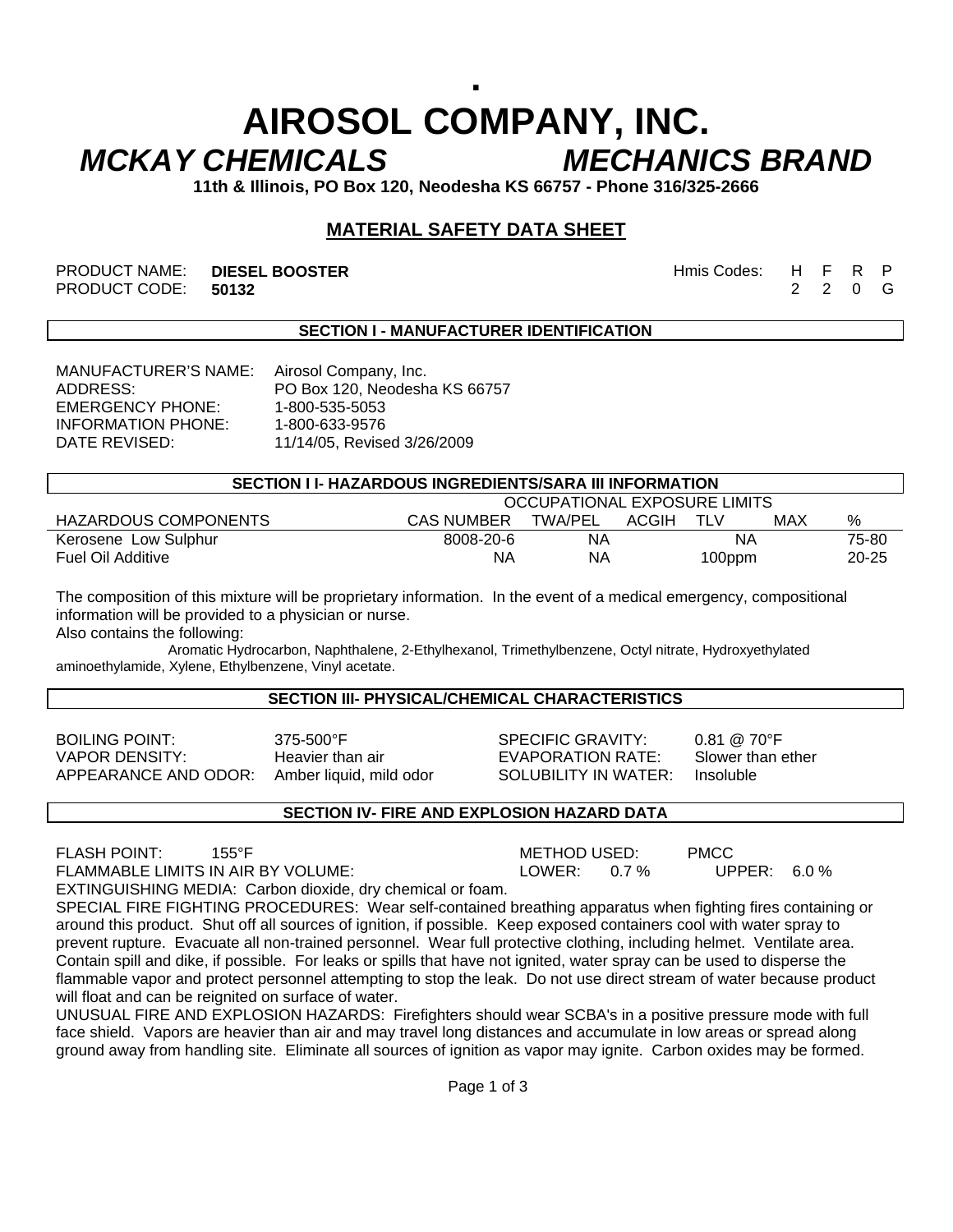#### PRODUCT NAME: **DIESEL BOOSTER**  PRODUCT CODE: **50120**

#### **SECTION V- REACTIVITY DATA**

STABILITY: Stable CONDITIONS TO AVOID: NA. INCOMPATIBILITY (MATERIALS TO AVOID): Strong oxidizing agents. HAZARDOUS DECOMPOSITION OR BYPRODUCTS: CO, CO<sub>2</sub>, sulfur dioxide, and various hydrocarbons. HAZARDOUS POLYMERIZATION: Will not occur.

### **SECTION VI- HEALTH HAZARD DATA**

INHALATION HEALTH RISKS AND SYMPTOMS OF EXPOSURE: Irritating to mucous membranes and respiratory tract.

#### **NATURE OF HAZARD**:

EYES: May cause eye irritation. Symptoms may include burning, redness and tears. INGESTION: Swallowing large amounts of this material may be harmful. Aspriration hazard. Can cause irritation, nausea, vomiting and diarrhea.

| CARCINOGENICITY:          | NTP? | IARC? | OSHA REGULATED? |
|---------------------------|------|-------|-----------------|
| Presently not on any list |      |       |                 |

MEDICAL CONDITIONS GENERALLY AGGRAVATED BY EXPOSURE: Pre-existing dermatitis.

#### **EMERGENCY AND FIRST AID PROCEDURES:**

INGESTION: If swallowed, **do not induce vomiting**. Give one to two glasses of water. If spontaneous vomiting occurs, hold victim's head lower than hips to prevent aspiration. Get medical attention immediately. INHALATION: Remove patient to fresh air. If breathing is difficult administer oxygen. Get medical attention immediately.

#### **SKIN AND EYE CONTACT:**

EYES: Immediately flush eyes with large amounts of water for at least 15 minutes. Hold eyelids apart to ensure complete flushing. Do not attempt to neutralize with chemical agents. Get medical help immediately. SKIN: Wipe material from skin. Clean affected area with soap and water. Seek medical attention if irritation or redness develops and persists.

#### **SECTION VII- PRECAUTIONS FOR SAFE HANDLING AND USE**

STEPS TO BE TAKEN IN CASE LARGE AMOUNT OF MATERIAL IS RELEASED OR SPILLED: Remove all sources of ignition, avoid breathing vapors and remove with inert absorbent. Dispose of as hazardous waste. WASTE DISPOSAL METHOD: Dispose of in accordance with federal, state, and local regulations regarding pollution. PRECAUTIONS TO BE TAKEN IN HANDLING AND STORING: Keep away from heat, sparks, or open flame. OTHER PRECAUTIONS: NA.

#### **SECTION VIII- CONTROL MEASURES**

RESPIRATORY PROTECTION: Usually not required if it is used as it is described on the label. VENTILATION: Provide adequate ventilation to keep mist or vapors below allowable exposure levels. PROTECTIVE GLOVES: For prolonged or repeated contact, wear gloves which are recommended by glove supplier for protection against materials in Section II.

EYE PROTECTION: Recommend safety glasses with unperforated sideshields. OTHER PROTECTIVE CLOTHING OR EQUIPMENT: Long sleeves and long pants. WORK/HYGIENIC PRACTICES: Wash hands thoroughly after use.